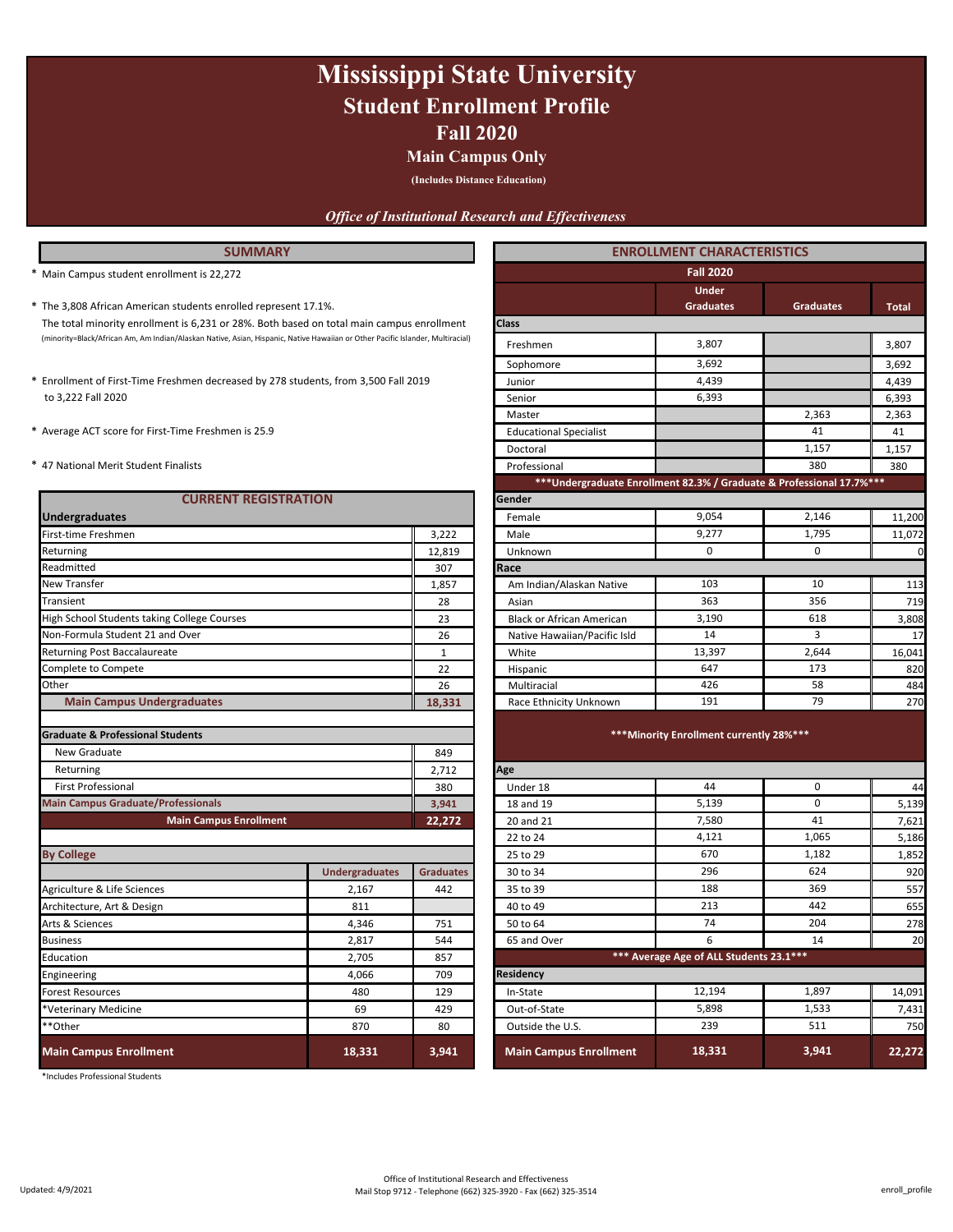|                                         |                                                             | <b>ENROLLMENT TRENDS</b>                                                             | <b>COMMUNITY COLLEGES</b> |                                                                                                                          |
|-----------------------------------------|-------------------------------------------------------------|--------------------------------------------------------------------------------------|---------------------------|--------------------------------------------------------------------------------------------------------------------------|
|                                         | * Mississippi Counties with the highest student enrollment: |                                                                                      |                           |                                                                                                                          |
| Madison                                 | 1,191                                                       | DeSoto                                                                               | 941                       | * Total of 1,857 new transfer students enrolled for Fall 202<br>1,406 were from Mississippi Community Colleges, compared |
| Oktibbeha                               | 1,104                                                       | Hinds                                                                                | 798                       | semester.                                                                                                                |
| Rankin                                  | 1,085                                                       | Harrison                                                                             | 659                       |                                                                                                                          |
|                                         |                                                             |                                                                                      |                           | <b>NEW TRANSFERS</b>                                                                                                     |
| * Students enrolled in adjacent states: |                                                             |                                                                                      |                           | <b>From Mississippi Community Colleges</b>                                                                               |
|                                         |                                                             |                                                                                      |                           | Coahoma Community College                                                                                                |
| Alabama                                 | 1.562                                                       | Louisiana                                                                            | 414                       | Copiah-Lincoln Community College                                                                                         |
| Tennessee                               | 1,511                                                       | Arkansas                                                                             | 247                       | <b>East Central Community College</b>                                                                                    |
|                                         |                                                             |                                                                                      |                           | East Mississippi Community College                                                                                       |
|                                         |                                                             | * Currently, students are enrolled from 86 countries. The following have the largest |                           | <b>Hinds Community College</b>                                                                                           |
| enrollment:                             |                                                             |                                                                                      |                           | Holmes Community College                                                                                                 |

| <b>CHIOIIIICIIL.</b> |     |            |    |
|----------------------|-----|------------|----|
| Nepal                | 114 | Morocco    | 45 |
| India                | 78  | Bangladesh | 36 |
| China                | 76  | Sri Lanka  | 34 |

|      | <b>MAIN CAMPUS ENROLLMENT</b> |              |              | Northwest Mississippi Community College<br>95                                    |                            |      |     |
|------|-------------------------------|--------------|--------------|----------------------------------------------------------------------------------|----------------------------|------|-----|
|      | <b>Fall Semesters</b>         |              |              | Pearl River Community College<br>58                                              |                            |      |     |
|      |                               | Graduates/   |              | Southwest Mississippi Community College                                          |                            | 17   |     |
| Year | <b>Undergraduates</b>         | Professional | <b>Total</b> |                                                                                  |                            |      |     |
| 2008 | 13,490                        | 3,637        | 17,127       |                                                                                  |                            |      |     |
| 2009 | 14,135                        | 3,857        | 17,992       |                                                                                  |                            |      |     |
| 2010 | 15,073                        | 3,962        | 19,035       | <b>ACT INFORMATION</b>                                                           |                            |      |     |
| 2011 | 15,845                        | 3,985        | 19,830       | * First-time freshmen enrollment decreased from 3,500 for Fall 2019 to 3,222 for |                            |      |     |
| 2012 | 15,944                        | 3,866        | 19,810       | Fall 2020. The average ACT score of first-time freshmen is 25.9.                 |                            |      |     |
| 2013 | 15,996                        | 3,643        | 19,639       |                                                                                  |                            |      |     |
| 2014 | 16,128                        | 3,507        | 19,635       |                                                                                  |                            |      |     |
| 2015 | 17,053                        | 3,376        | 20,429       |                                                                                  | <b>ACT COMPOSITE SCORE</b> |      |     |
| 2016 | 17,687                        | 3,440        | 21,127       | Category                                                                         | Average                    | High | Low |
| 2017 | 17,859                        | 3,494        | 21,353       | <b>Total First-time Freshmen</b>                                                 | 25.9                       | 36   | 11  |
| 2018 | 17,974                        | 3,354        | 21,328       | <b>First-time Males</b>                                                          | 26.2                       | 36   | 11  |
| 2019 | 18,298                        | 3,303        | 21,601       | <b>First-time Females</b>                                                        | 25.5                       | 36   | 12  |
| 2020 | 18,331                        | 3,941        | 22,272       |                                                                                  |                            |      |     |
|      |                               |              |              |                                                                                  |                            |      |     |

|                        | Fall  | Fall  | Fall  | Fall  | Fall  | Fall  |
|------------------------|-------|-------|-------|-------|-------|-------|
|                        | 2020  | 2019  | 2018  | 2017  | 2016  | 2015  |
|                        | %     | %     | %     | %     | %     | %     |
| Am Ind/Alaskan Native  | 0.51  | 0.50  | 0.47  | 0.44  | 0.36  | 0.44  |
| Asian                  | 3.23  | 3.50  | 3.58  | 3.37  | 1.34  | 1.30  |
| Black/African Am       | 17.10 | 16.69 | 17.89 | 18.61 | 18.19 | 18.99 |
| Native Hawaiian/Pac Is | 0.08  | 0.08  | 0.08  | 0.09  | 0.08  | 0.07  |
| White                  | 72.02 | 73.02 | 72.06 | 71.68 | 70.93 | 70.90 |
| Hispanic               | 3.68  | 3.42  | 3.29  | 3.06  | 2.75  | 2.46  |
| Multiracial            | 2.17  | 2.00  | 1.83  | 1.75  | 1.56  | 1.44  |
| Non-Resident Alien     | $***$ | $***$ | $***$ | $* *$ | 3.68  | 3.78  |
| Race/Ethnic Unknown    | 1.21  | 0.80  | 0.79  | 1.01  | 0.40  | 0.61  |

\*\* Per IHL, we no longer report Non-Resident as a race group

\* The highest undergraduate program enrollment is in Kinesiology (KINE) with 1,173 students, followed by Business Administration (BUAD) with 1,003 students.

\* The professional student enrollment in Veterinary Medicine (DVM) is 380

\* Undeclared, undergraduate enrollment (UND) is 716

\* Unclassified, graduate enrollment (UNC) is 80

#### **COMMUNITY COLLEGES**

\* Total of 1,857 new transfer students enrolled for Fall 2020 semester. Of those, 1,406 were from Mississippi Community Colleges, compared to 1,298 for Fall 2019

|                       |                                              |     | <b>NEW TRANSFERS</b>                       |     |  |  |
|-----------------------|----------------------------------------------|-----|--------------------------------------------|-----|--|--|
|                       |                                              |     | <b>From Mississippi Community Colleges</b> |     |  |  |
|                       |                                              |     | Coahoma Community College                  | 9   |  |  |
|                       | Louisiana                                    | 414 | Copiah-Lincoln Community College           | 35  |  |  |
|                       | Arkansas                                     | 247 | <b>East Central Community College</b>      | 88  |  |  |
|                       |                                              |     | East Mississippi Community College         | 159 |  |  |
|                       | 86 countries. The following have the largest |     | <b>Hinds Community College</b>             | 158 |  |  |
|                       |                                              |     | <b>Holmes Community College</b>            | 174 |  |  |
|                       | Morocco                                      | 45  | Itawamba Community College                 | 202 |  |  |
|                       | Bangladesh                                   | 36  | Jones County Junior College                | 100 |  |  |
|                       | Sri Lanka                                    | 34  | <b>Meridian Community College</b>          | 56  |  |  |
|                       |                                              |     | Mississippi Delta Community College        | 24  |  |  |
|                       |                                              |     | Mississippi Gulf Coast Community College   | 124 |  |  |
|                       |                                              |     | Northeast Mississippi Community College    | 107 |  |  |
|                       | <b>AMPUS ENROLLMENT</b>                      |     | Northwest Mississippi Community College    | 95  |  |  |
| <b>Fall Semesters</b> |                                              |     | Pearl River Community College              | 58  |  |  |
|                       | Graduates/                                   |     | Southwest Mississippi Community College    | 17  |  |  |

#### **ACT INFORMATION**

| <b>ACT COMPOSITE SCORE</b>       |         |      |     |  |  |  |  |
|----------------------------------|---------|------|-----|--|--|--|--|
| <b>Category</b>                  | Average | High | Low |  |  |  |  |
| <b>Total First-time Freshmen</b> | 25.9    | 36   |     |  |  |  |  |
| <b>First-time Males</b>          | 26.2    | 36   |     |  |  |  |  |
| <b>First-time Females</b>        | 25.5    | 36   |     |  |  |  |  |

| <b>Average Score by Section</b>   |      |
|-----------------------------------|------|
| English                           | 26.4 |
| <b>Mathematics</b>                | 24.3 |
| Reading                           | 27.1 |
| <b>Natural Science</b>            | 25.6 |
| <b>Average Score by Race</b>      |      |
| Am Indian/Alaskan Native          | 20.3 |
| Asian                             | 28.3 |
| <b>Black or African American</b>  | 21.1 |
| Native Hawaiian/Pac Is            | 25.8 |
| White                             | 26.9 |
| Hispanic                          | 25.2 |
| Multiracial                       | 25.5 |
| Race/Ethnic Unknown               | 26.1 |
| <b>Average Score by Residency</b> |      |
| In-State                          | 25.5 |
| Out-of-State                      | 26.3 |
| Outside the U.S.                  | 26.8 |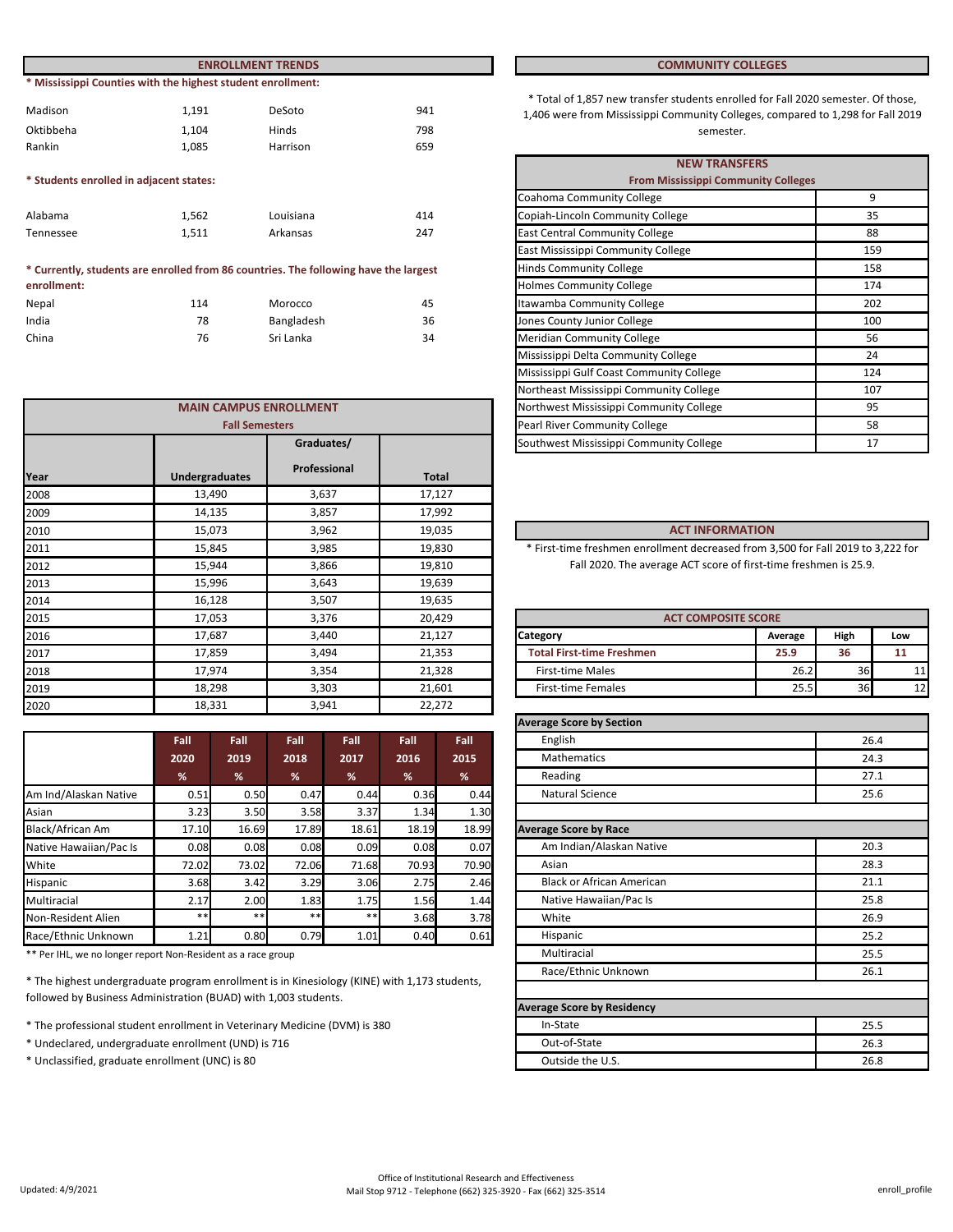# **Enrollment by College by Major Main Campus Only**

**(includes Distance Education)**

### **Fall 2020**

| <b>College/School</b>                  | <b>Major Code</b>                                       | <b>Major</b>                                                   | Undergraduate  | <b>Graduate</b> | Total          |
|----------------------------------------|---------------------------------------------------------|----------------------------------------------------------------|----------------|-----------------|----------------|
| <b>Agriculture &amp; Life Sciences</b> |                                                         |                                                                |                |                 |                |
|                                        | ADS                                                     | Animal & Dairy Science                                         | 426            |                 | 426            |
|                                        | AEE                                                     | Ag Extension Education                                         |                | 33              | 33             |
|                                        | AELC                                                    | Ag Educ, Leadership & Comm                                     | 72             |                 | 72             |
|                                        | AETB                                                    | Agri Engineering Technology & Business                         | 107            |                 | 107            |
|                                        | AGB                                                     | Agribusiness                                                   | 174            |                 | 174            |
|                                        | AGBM                                                    | Agribusiness Management                                        |                | 32              | 32             |
|                                        | AGN                                                     | Agronomy                                                       | 99             |                 | 99             |
|                                        | AGR                                                     | Agriculture                                                    |                | 48              | 48             |
|                                        | <b>AGRI</b>                                             | Agriculture                                                    |                | 11              | 11             |
|                                        | AGS                                                     | <b>Agricultural Science</b>                                    | 86             | 42              | 128            |
|                                        | AIS                                                     | <b>Agricultural Information Sciences</b>                       | $\mathbf{1}$   |                 | $\mathbf{1}$   |
|                                        | ALSC                                                    | <b>Agricultural Life Sciences</b>                              |                | 18              | 18             |
|                                        | <b>BCH</b>                                              | Biochemistry                                                   | 490            |                 | 490            |
|                                        | <b>CULY</b>                                             | Culinology                                                     | 14             |                 | 14             |
|                                        | EEM                                                     | Environmental Economics & Mgt                                  | 13             |                 | 13             |
|                                        | EI                                                      | Early Intervention                                             |                | 18              | 18             |
|                                        | ESAS                                                    | Environmental Sci in Ag System                                 | 8              |                 | 8              |
|                                        | <b>FDM</b>                                              | Fashion Design & Merchandising                                 | 160            | $\overline{7}$  | 167            |
|                                        | <b>FSNH</b>                                             | Food Science, Nutrition, Health Promotion                      | 136            |                 | 136            |
|                                        | <b>HDFS</b>                                             | Human Development & Family Sci                                 | 154            | 30              | 184            |
|                                        | HO                                                      | Horticulture                                                   | 59             |                 | 59             |
|                                        | LA                                                      | Landscape Architecture                                         | 76             | 8               | 84             |
|                                        | LAC                                                     | Landscape Contracting                                          | 35             |                 | 35             |
|                                        | <b>LFSC</b>                                             | Life Sciences                                                  |                | 22              | 22             |
|                                        | <b>MOLB</b>                                             | Molecular Biology                                              |                | $\overline{7}$  | $\overline{7}$ |
|                                        | <b>NFSH</b>                                             | Food Science, Nutrition, Health Promotion                      |                | 92              | 92             |
|                                        | PO                                                      | Poultry Science                                                | 57             |                 | 57             |
|                                        | PSS                                                     | Plant & Soil Sciences                                          |                | 74              | 74             |
|                                        | <b>Total Main CampusAgriculture &amp; Life Sciences</b> |                                                                | 2,167          | 442             | 2,609          |
| Achiteture, Art & Design               |                                                         |                                                                |                |                 |                |
|                                        | ARC                                                     | Architecture                                                   | 233            |                 | 233            |
|                                        | ART                                                     | Art                                                            | 97             |                 | 97             |
|                                        | <b>BCS</b>                                              | <b>Building Construction Science</b>                           | 187            |                 | 187            |
|                                        | ID                                                      | <b>Interior Design</b>                                         | 166            |                 | 166            |
|                                        | <b>UART</b>                                             | Undeclared-Art                                                 | 128            |                 | 128            |
|                                        | Total Main Campus Achiteture, Art & Design              |                                                                | 811            | $\mathbf{0}$    | 811            |
| <b>Arts &amp; Sciences</b>             |                                                         |                                                                |                |                 |                |
|                                        | AN                                                      | Anthropology                                                   | 72             |                 | 72             |
|                                        | APAN                                                    | Applied Anthropology                                           |                | 28              | 28             |
|                                        | APSY                                                    | <b>Applied Psychology</b>                                      |                | 44              | 44             |
|                                        | AT                                                      | Applied Technology                                             | 3              |                 | $\overline{3}$ |
|                                        | <b>BIO</b>                                              | <b>Biological Sciences</b><br><b>Interdisciplinary Studies</b> | 926<br>227     | 45              | 971<br>227     |
|                                        | <b>BSIS</b><br>CH                                       | Chemistry                                                      | 91             | $71\,$          | 162            |
|                                        | CO                                                      | Communication                                                  | 534            |                 | 534            |
|                                        | CRIM                                                    | Criminology                                                    | 249            |                 | 249            |
|                                        | EASC                                                    | Earth and Atmospheric Sciences                                 |                | 29              | 29             |
|                                        | ECAS                                                    | Economics-A&S                                                  | 36             |                 | 36             |
|                                        | EN                                                      | English                                                        | 101            | 24              | 125            |
|                                        | $\mathsf{FL}$                                           | Foreign Language                                               | 22             | 19              | 41             |
|                                        | <b>GBIO</b>                                             | <b>General Biology</b>                                         |                | 26              | 26             |
|                                        | GG                                                      | Geosciences                                                    | 438            | 227             | 665            |
|                                        | GLA                                                     | General Liberal Arts                                           | $\overline{2}$ |                 | $\overline{2}$ |
|                                        | GSC                                                     | General Science                                                | 6              |                 | 6              |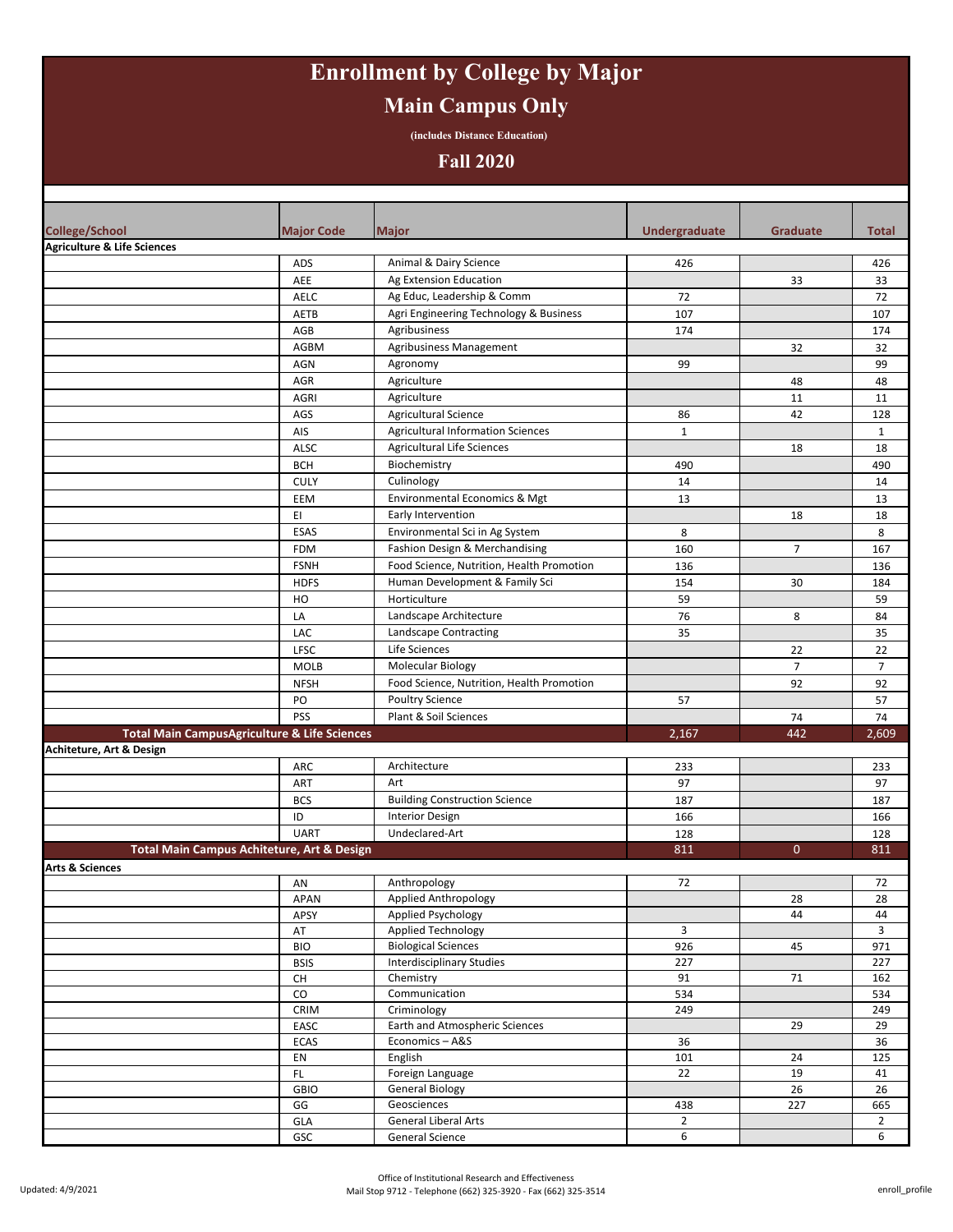# **Enrollment by College by Major Main Campus Only**

**(includes Distance Education)**

### **Fall 2020**

| <b>College/School</b>              | <b>Major Code</b>                            | <b>Major</b>                                                          | <b>Undergraduate</b> | <b>Graduate</b>         | <b>Total</b> |
|------------------------------------|----------------------------------------------|-----------------------------------------------------------------------|----------------------|-------------------------|--------------|
|                                    | HI                                           | History                                                               | 83                   | 56                      | 139          |
|                                    | MA                                           | Mathematics                                                           | 91                   | 11                      | 102          |
|                                    | MASC                                         | <b>Mathematical Sciences</b>                                          |                      | 23                      | 23           |
|                                    | <b>MEDT</b>                                  | <b>Medical Technology</b>                                             | 48                   |                         | 48           |
|                                    | <b>MIC</b>                                   | Microbiology                                                          | 106                  |                         | 106          |
|                                    | MU                                           | Music                                                                 | 27                   |                         | 27           |
|                                    | PH                                           | Physics                                                               | 32                   | 27                      | 59           |
|                                    | PPA                                          | Public Policy & Administration                                        |                      | 37                      | 37           |
|                                    | PR                                           | Philosophy                                                            | 20                   |                         | 20           |
|                                    | PRIS                                         | Pre-Interdisciplinary Studies                                         | 120                  |                         | 120          |
|                                    | PS                                           | <b>Political Science</b>                                              | 205                  | 4                       | 209          |
|                                    | <b>PSPA</b>                                  | Public Policy & Admin-PhD                                             |                      | 36                      | 36           |
|                                    | <b>PSY</b>                                   | Psychology                                                            | 731                  |                         | 731          |
|                                    | <b>SO</b>                                    | Sociology                                                             | 45                   | 40                      | 85           |
|                                    | ST                                           | Statistics                                                            |                      | 4                       | 4            |
|                                    | SW                                           | Social Work                                                           | 131                  |                         | 131          |
|                                    | <b>Total Main Campus Arts &amp; Sciences</b> |                                                                       | 4,346                | 751                     | 5,097        |
| <b>Business</b>                    |                                              |                                                                       |                      |                         |              |
|                                    | ACC                                          | Accounting                                                            | 461                  | 67                      | 528          |
|                                    | BA                                           | <b>Business Administration</b>                                        | 0                    | 357                     | 357          |
|                                    | <b>BIS</b>                                   | <b>Business Information Systems</b>                                   | 141                  |                         | 141          |
|                                    | <b>BUAD</b>                                  | <b>Business Administration</b><br><b>Business Administration - MR</b> | 1,003                |                         | 1,003        |
|                                    | <b>BUSI</b>                                  | <b>Business Economics</b>                                             | $\mathbf{1}$<br>77   | $\overline{2}$          | 3<br>77      |
|                                    | ECO<br><b>FINA</b>                           | Finance                                                               | 350                  |                         | 350          |
|                                    | GAEC                                         | <b>Applied Economics</b>                                              |                      | $\mathbf{1}$            | $\mathbf{1}$ |
|                                    | <b>INFS</b>                                  | <b>Information Systems</b>                                            |                      | 30                      | 30           |
|                                    | <b>MGT</b>                                   | Management                                                            | 132                  |                         | 132          |
|                                    | <b>MKT</b>                                   | Marketing                                                             | 652                  |                         | 652          |
|                                    | PM                                           | <b>Project Management</b>                                             |                      | 75                      | 75           |
|                                    | <b>TAX</b>                                   | Taxation                                                              |                      | 12                      | 12           |
| <b>Total Main Campus Business</b>  |                                              |                                                                       | 2,817                | 544                     | 3,361        |
| <b>Education</b>                   |                                              |                                                                       |                      |                         |              |
|                                    | CED                                          | Community College Education                                           |                      | 19                      | 19           |
|                                    | <b>CIED</b>                                  | Curriculum & Instruction                                              |                      | 25                      | 25           |
|                                    | COE                                          | <b>Counselor Education</b>                                            |                      | 54                      | 54           |
|                                    | COED                                         | <b>Counselor Education</b>                                            |                      | 8                       | 8            |
|                                    | <b>EDAD</b>                                  | Elementary, Middle & Sec Educ Admin                                   |                      | 10                      | 10           |
|                                    | <b>EDLD</b>                                  | <b>Educational Leadership</b>                                         |                      | 115                     | 115          |
|                                    | <b>EDUC</b>                                  | Education                                                             |                      | 41                      | 41           |
|                                    | ELED                                         | <b>Elementary Education</b>                                           | 617                  | 6                       | 623          |
|                                    |                                              | <b>Educational Psychology</b>                                         |                      | 49                      |              |
|                                    | EPY                                          |                                                                       | 176                  |                         | 225          |
|                                    | <b>EXAR</b>                                  | Special Education Alternate Route                                     |                      | 114                     | 114          |
|                                    | EXED                                         | <b>Special Education</b>                                              | 87                   | $\overline{2}$          | 89           |
|                                    | <b>INDT</b>                                  | <b>Industrial Technology</b>                                          | 218                  |                         | 218          |
|                                    | <b>ISWD</b>                                  | Instruct. Sys & Workforce Dev                                         |                      | 46                      | 46           |
|                                    | IT                                           | <b>Instructional Technology</b>                                       |                      | 29                      | 29           |
|                                    | <b>ITS</b>                                   | <b>Information Tech Services</b>                                      | 87                   |                         | 87           |
|                                    | KINE                                         | Kinesiology                                                           | 1,173                | 62                      | 1,235        |
|                                    | MUED                                         | <b>Music Education</b>                                                | 114                  | 3                       | 117          |
|                                    | PHCE                                         | Counseling Mental Health Coun.                                        |                      | $\overline{\mathbf{3}}$ | 3            |
|                                    | PHCL                                         | Community College Leadership                                          |                      | 33                      | 33           |
|                                    | PHSE                                         | Counseling-Student Counseling                                         |                      | 8                       | 8            |
|                                    | SEED                                         | Secondary Education                                                   | 233                  | 10                      | 243          |
|                                    | STAR                                         | Secondary Teacher Alt Route                                           |                      | 158                     | 158          |
|                                    | WEL                                          | <b>Workforce Education Leadership</b>                                 |                      | 62                      | 62           |
| <b>Total Main Campus Education</b> |                                              |                                                                       | 2,705                | 857                     | 3,562        |

Office of Institutional Research and Effectiveness Mail Stop 9712 - Telephone (662) 325-3920 - Fax (662) 325-3514 enroll\_profile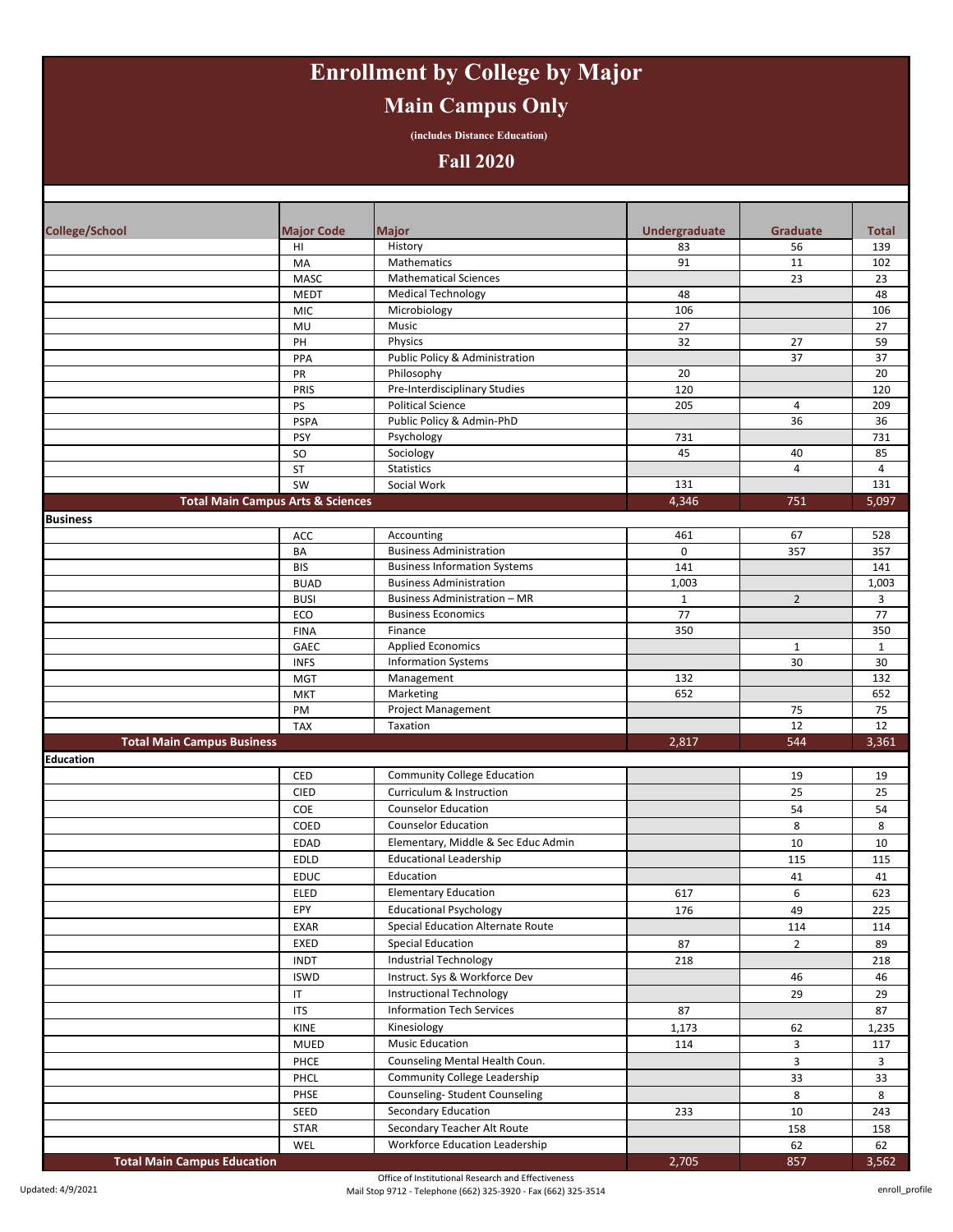# **Enrollment by College by Major Main Campus Only**

**(includes Distance Education)**

### **Fall 2020**

| <b>College/School</b>                     | <b>Major Code</b>                            | <b>Major</b>                           | <b>Undergraduate</b> | <b>Graduate</b> | <b>Total</b>   |
|-------------------------------------------|----------------------------------------------|----------------------------------------|----------------------|-----------------|----------------|
| Engineering                               |                                              |                                        |                      |                 |                |
|                                           | ASE                                          | Aerospace Engineering                  | 426                  | 23              | 449            |
|                                           | BE                                           | <b>Biological Engineering</b>          | 93                   | 4               | 97             |
|                                           | <b>BME</b>                                   | <b>Biomedical Engineering</b>          | 300                  | 15              | 315            |
|                                           | CE                                           | Civil Engineering                      | 508                  | 53              | 561            |
|                                           | <b>CHE</b>                                   | <b>Chemical Engineering</b>            | 373                  | 4               | 377            |
|                                           | <b>CME</b>                                   | <b>Computational Engineering</b>       |                      | 29              | 29             |
|                                           | CPE                                          | <b>Computer Engineering</b>            | 231                  |                 | 231            |
|                                           | <b>CS</b>                                    | <b>Computer Science</b>                | 436                  | 88              | 524            |
|                                           | <b>CYSO</b>                                  | <b>Cyber Security &amp; Operations</b> |                      | 6               | 6              |
|                                           | ECPE                                         | Electrical & Computer Engineering      |                      | 124             | 124            |
|                                           | <b>EE</b>                                    | <b>Electrical Engineering</b>          | 318                  |                 | 318            |
|                                           | <b>ENGR</b>                                  | Engineering                            |                      | 193             | 193            |
|                                           | IE                                           | <b>Industrial Engineering</b>          | 219                  | 38              | 257            |
|                                           | <b>ISE</b>                                   | Industrial and Systems Engineering     |                      | 67              | 67             |
|                                           | ME                                           | <b>Mechanical Engineering</b>          | 909                  | 65              | 974            |
|                                           | PTE                                          | Petroleum Engineering                  | 80                   |                 | 80             |
|                                           | <b>SE</b>                                    | Software Engineering                   | 168                  |                 | 168            |
|                                           | <b>UENG</b>                                  | <b>Engineering Undeclared</b>          | 5                    |                 | 5              |
| <b>Total Main Campus Engineering</b>      |                                              |                                        | 4,066                | 709             | 4,775          |
| <b>Forest Resources</b>                   |                                              |                                        |                      |                 |                |
|                                           | FO                                           | Forestry                               | 148                  | 32              | 180            |
|                                           | <b>FOR</b>                                   | <b>Forest Resources</b>                |                      | 47              | 47             |
|                                           | <b>NREC</b>                                  | Nat Res & Envir Conservation           | 13                   |                 | 13             |
|                                           | SBP                                          | Sustainable Bioproducts                | $\overline{7}$       |                 | $\overline{7}$ |
|                                           | <b>SBPG</b>                                  | Sustainable Bioproducts - Graduate     |                      | 8               | 8              |
|                                           | <b>WFA</b>                                   | Wildlife, Fisheries and Aqua           | 312                  | 42              | 354            |
| <b>Total Main Campus Forest Resources</b> |                                              |                                        | 480                  | 129             | 609            |
| <b>Veterinary Medicine</b>                |                                              |                                        |                      |                 |                |
|                                           | *CVM                                         | <b>Veterinary Medicine</b>             |                      | 380             | 380            |
|                                           | <b>ENVT</b>                                  | <b>Environmental Toxicology</b>        |                      | 4               | 4              |
|                                           | <b>VMS</b>                                   | <b>Veterinary Medical Science</b>      |                      | 45              | 45             |
|                                           | <b>VMT</b>                                   | <b>Veterinary Medical Technology</b>   | 69                   |                 | 69             |
|                                           | <b>Total Main Campus Veterinary Medicine</b> |                                        | 69                   | 429             | 498            |
| <b>Other</b>                              |                                              |                                        |                      |                 |                |
|                                           | <b>APSI</b>                                  | <b>Applied Science</b>                 | 69                   |                 | 69             |
|                                           | <b>ATS</b>                                   | <b>Academic Talented</b>               | 23                   |                 | 23             |
|                                           | SND                                          | Special Non-Degree                     | 27                   |                 | 27             |
|                                           | <b>UNC</b>                                   | Unclassified - Graduate                |                      | 80              | 80             |
|                                           | <b>UND</b>                                   | Undeclared - Undergraduates            | 716                  |                 | 716            |
|                                           | <b>USTU</b>                                  | <b>University Studies</b>              | 35                   |                 | 35             |
| <b>Total Main Campus Other</b>            |                                              |                                        | 870                  | 80              | 950            |
| <b>Total Main Campus</b>                  |                                              |                                        | 18,331               | 3,941           | 22,272         |

\*Professional students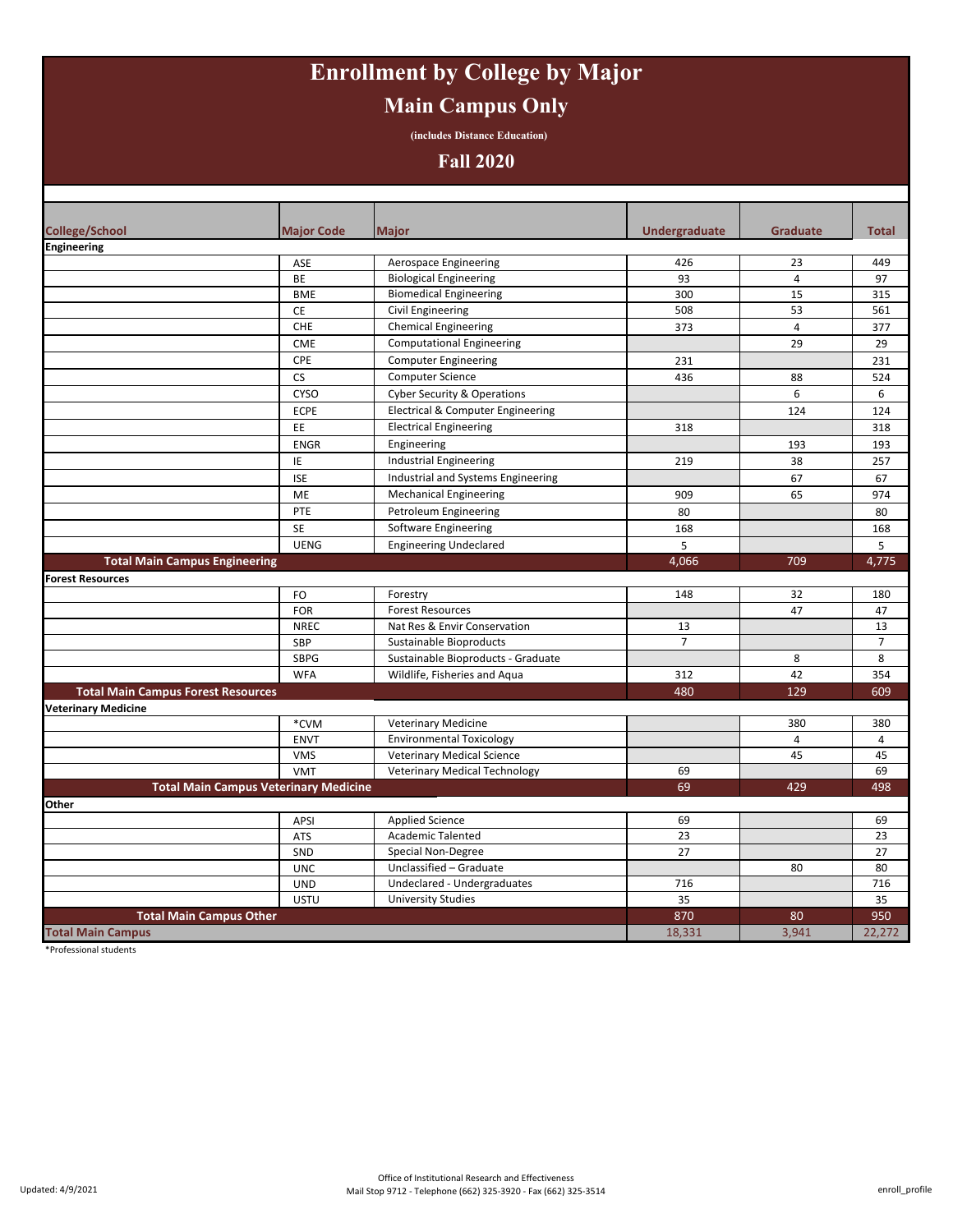# **Composite ACT Score**

### **First-time Freshmen**

**(includes Distance Education)**

### **Fall 2020**

| <b>Test Score</b>        | <b>Male</b>    | Female         | <b>Black</b>   | *Other         | White          | In-state       | <b>Out-of-State</b> | <b>Outside the U.S.</b> |
|--------------------------|----------------|----------------|----------------|----------------|----------------|----------------|---------------------|-------------------------|
|                          |                |                |                |                |                |                |                     |                         |
| 11                       | $\mathbf{1}$   | 0              | $\mathbf 1$    | $\mathbf 0$    | 0              | $\mathbf{1}$   | 0                   | 0                       |
| 12                       | $\mathbf{1}$   | $\mathbf{1}$   | $\mathbf{1}$   | $\mathbf{1}$   | 0              | 0              | $\mathbf{1}$        | $\mathbf{1}$            |
| 13                       | $\mathbf{1}$   | $\overline{2}$ | $\overline{2}$ | $\mathbf{1}$   | 0              | $\overline{2}$ | $\mathbf{1}$        | 0                       |
| 14                       | $\overline{2}$ | 4              | 3              | $\mathbf 0$    | 3              | 3              | 3                   | $\mathbf 0$             |
| 15                       | 10             | 4              | 13             | $\mathbf{1}$   | 0              | 9              | 5                   | 0                       |
| 16                       | 17             | 28             | 32             | 6              | $\overline{7}$ | 36             | 9                   | 0                       |
| 17                       | 35             | 52             | 54             | 10             | 23             | 64             | 23                  | $\mathbf 0$             |
| 18                       | 42             | 51             | 51             | 11             | 31             | 68             | 24                  | $\mathbf 1$             |
| 19                       | 61             | 61             | 51             | 13             | 58             | 83             | 38                  | $1\,$                   |
| 20                       | 68             | 72             | 47             | 18             | 75             | 90             | 47                  | 3                       |
| 21                       | 90             | 98             | 53             | 17             | 118            | 123            | 64                  | $1\,$                   |
| 22                       | 93             | 115            | 47             | 29             | 132            | 125            | 80                  | 3                       |
| 23                       | 89             | 108            | 28             | 21             | 148            | 104            | 93                  | $\mathbf 0$             |
| 24                       | 97             | 109            | 24             | 20             | 162            | 116            | 88                  | $\mathbf 2$             |
| 25                       | 90             | 121            | 25             | 26             | 160            | 110            | 101                 | 0                       |
| 26                       | 100            | 122            | 25             | 17             | 180            | 105            | 117                 | $\mathbf 0$             |
| 27                       | 83             | 111            | 12             | 19             | 163            | 85             | 108                 | $1\,$                   |
| 28                       | 105            | 112            | 18             | 26             | 173            | 104            | 111                 | 2                       |
| 29                       | 85             | 105            | 8              | 21             | 161            | 101            | 89                  | 0                       |
| 30                       | 86             | 93             | 7              | 20             | 152            | 97             | 79                  | 3                       |
| 31                       | 84             | 92             | 3              | 19             | 154            | 111            | 64                  | $\mathbf 1$             |
| 32                       | 74             | 87             | 4              | 23             | 134            | 99             | 59                  | 3                       |
| 33                       | 70             | 49             | $\overline{2}$ | 14             | 103            | 69             | 49                  | $\mathbf{1}$            |
| 34                       | 85             | 53             | $\overline{2}$ | 13             | 123            | 72             | 64                  | $\overline{2}$          |
| 35                       | 52             | 17             | $\mathbf 0$    | 4              | 65             | 39             | 28                  | $\overline{2}$          |
| 36                       | 14             | 6              | $\mathbf 0$    | $\overline{2}$ | 18             | 12             | $\overline{7}$      | $\mathbf{1}$            |
| <b>Total</b>             | 1,535          | 1,673          | 513            | 352            | 2,343          | 1,828          | 1,352               | 28                      |
| <b>Average ACT Score</b> | 26.2           | 25.5           | 21.1           | 25.7           | 26.9           | 25.5           | 26.3                | 26.8                    |

\* Other includes American Indian, Asian, Hispanic, Multiracial and Native Hawaiian

Total numer of First-time Entering Freshmen - Fall 2020=3,222 Overall ACT Average Score for First-time Entering Freshmen=25.9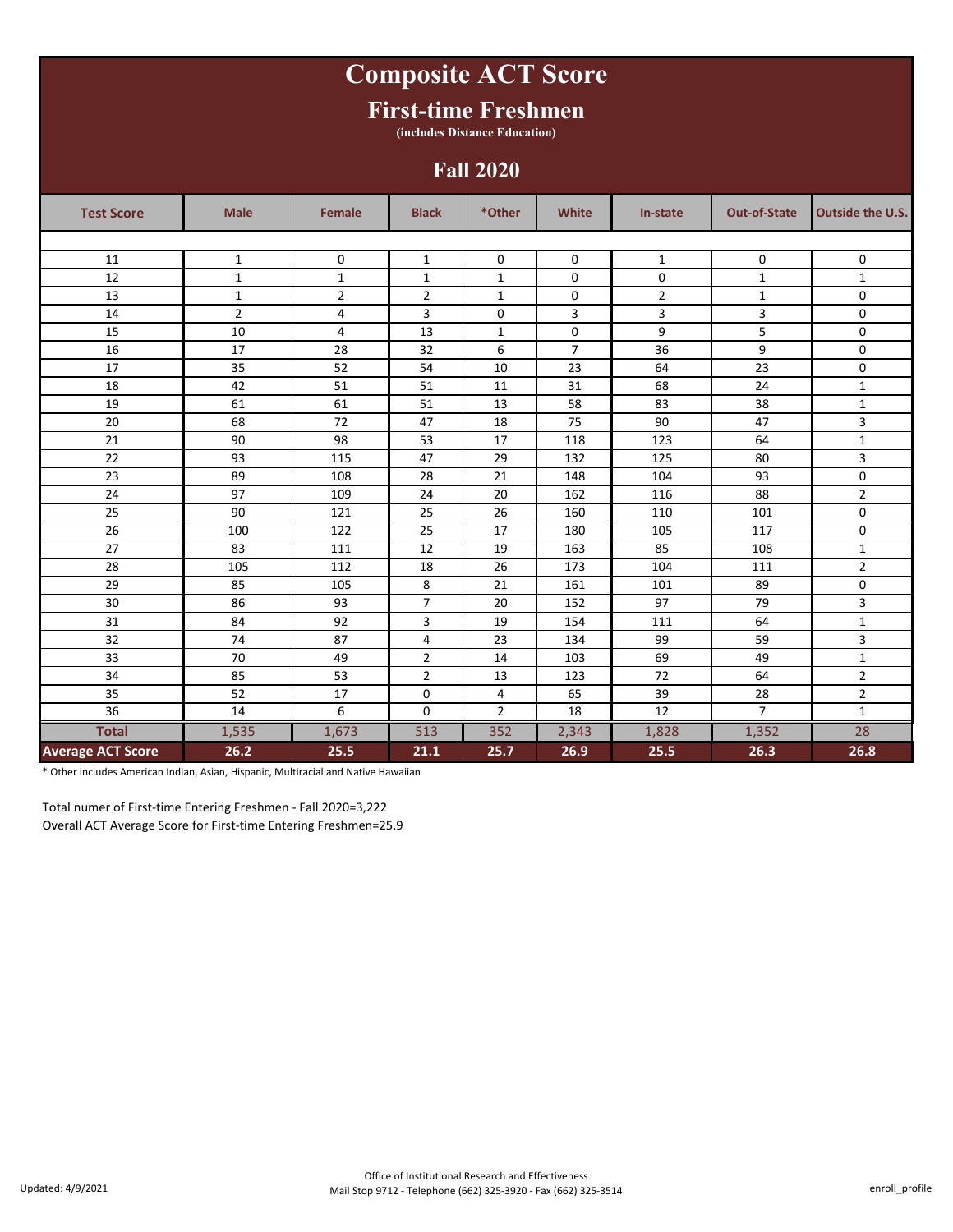# **Composite ACT Score**

### **First-time Freshmen**

**(includes Distance Education)**

### **Fall 2020**

| <b>Test Score</b>        | <b>Agriculture &amp; Life</b><br><b>Sciences</b> | Architecture, Art &<br>Design | <b>Arts &amp; Sciences</b> | <b>Business</b> | <b>Education</b> | <b>Engineering</b> | <b>Forest</b><br><b>Resources</b> | *Other         |
|--------------------------|--------------------------------------------------|-------------------------------|----------------------------|-----------------|------------------|--------------------|-----------------------------------|----------------|
|                          |                                                  |                               |                            |                 |                  |                    |                                   |                |
| 11                       | 0                                                | 0                             | 0                          | $\,1\,$         | 0                | 0                  | 0                                 | 0              |
| 12                       | 0                                                | $\mathbf 0$                   | 0                          | $\pmb{0}$       | $\pmb{0}$        | 0                  | 0                                 | $\overline{2}$ |
| 13                       | $\mathbf{1}$                                     | $\mathbf 0$                   | $\mathbf{1}$               | 0               | 0                | 0                  | $\mathbf 0$                       | $\mathbf{1}$   |
| 14                       | 0                                                | 0                             | $\overline{2}$             | $\mathbf{1}$    | $\overline{2}$   | $\mathbf 0$        | 0                                 | $\mathbf{1}$   |
| 15                       | 0                                                | 0                             | 3                          | $\mathbf{1}$    | 0                | $\mathbf{1}$       | 0                                 | 9              |
| 16                       | $\overline{7}$                                   | $\overline{2}$                | 15                         | 5               | 3                | $\overline{2}$     | 0                                 | 11             |
| 17                       | 11                                               | 6                             | 18                         | 9               | 14               | $\overline{2}$     | 3                                 | 24             |
| 18                       | 14                                               | $\overline{2}$                | 25                         | 13              | 11               | $\overline{2}$     | 1                                 | 25             |
| 19                       | 22                                               | 4                             | 16                         | 25              | 11               | 8                  | 4                                 | 32             |
| 20                       | 16                                               | 6                             | 37                         | 20              | 19               | 11                 | 4                                 | 27             |
| 21                       | 19                                               | 6                             | 44                         | 29              | 34               | 17                 | 4                                 | 35             |
| 22                       | 21                                               | 13                            | 53                         | 29              | 25               | 28                 | 9                                 | 30             |
| 23                       | 32                                               | 10                            | 42                         | 27              | 26               | 28                 | $\overline{7}$                    | 25             |
| 24                       | 25                                               | 5                             | 46                         | 30              | 29               | 48                 | $\overline{2}$                    | 21             |
| 25                       | 29                                               | 18                            | 43                         | 38              | 24               | 44                 | 3                                 | 12             |
| 26                       | 28                                               | $\overline{7}$                | 60                         | 29              | 23               | 58                 | 5                                 | 12             |
| 27                       | 24                                               | 13                            | 41                         | 31              | 19               | 50                 | 6                                 | 10             |
| 28                       | 32                                               | 13                            | 36                         | 28              | 26               | 53                 | 6                                 | 23             |
| 29                       | 32                                               | 10                            | 40                         | 27              | 17               | 47                 | 5                                 | 12             |
| 30                       | 23                                               | 12                            | 32                         | 21              | 25               | 52                 | 4                                 | 10             |
| 31                       | 22                                               | 6                             | 42                         | 18              | 12               | 68                 | 3                                 | 5              |
| 32                       | 24                                               | 5                             | 27                         | 16              | 12               | 65                 | 5                                 | $\overline{7}$ |
| 33                       | 14                                               | 5                             | 15                         | 8               | 8                | 62                 | $\overline{2}$                    | 5              |
| 34                       | 11                                               | 6                             | 19                         | 14              | 5                | 79                 | $\mathbf{1}$                      | 3              |
| 35                       | 5                                                | $\overline{2}$                | 8                          | 4               | $\mathbf{1}$     | 44                 | $\mathbf{1}$                      | 4              |
| 36                       | $\mathbf 0$                                      | $\mathbf 0$                   | $\mathbf{1}$               | $\mathbf{1}$    | $\mathbf{1}$     | 16                 | $\mathbf{1}$                      | 0              |
| <b>Total</b>             | 412                                              | 151                           | 666                        | 425             | 347              | 785                | 76                                | 346            |
| <b>Average ACT Score</b> | 25.7                                             | 25.9                          | 25.2                       | 25.2            | 24.8             | 28.9               | 25.5                              | 22.6           |

\* Other includes Academic Affairs and Special Non-Degree

Total numer of First-time Entering Freshmen - Fall 2020=3,222

Overall ACT Average Score for First-time Entering Freshmen=25.9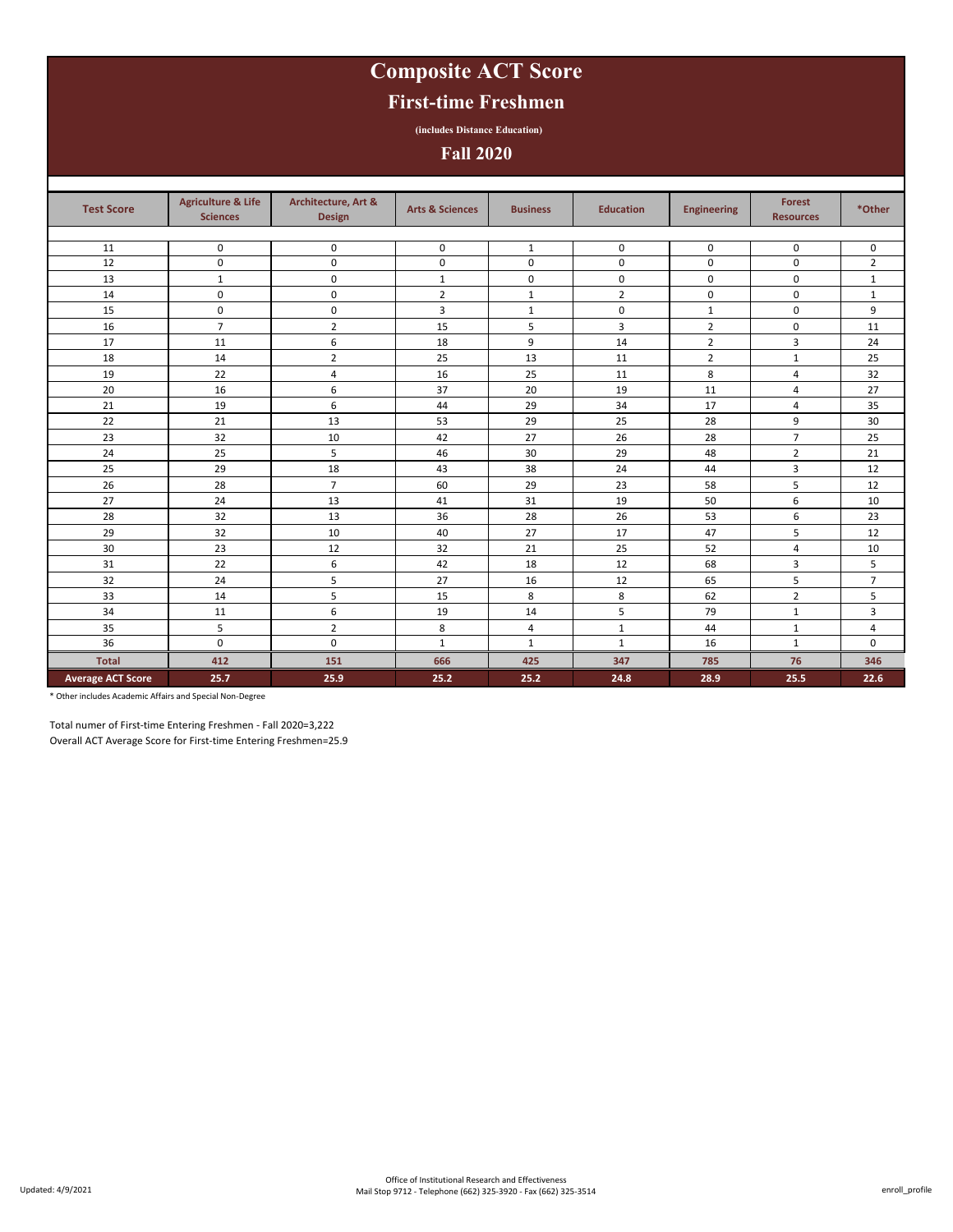# **Fall 2020 Mississippi State University Student Enrollment Profile**

**Meridian**

*Office of Institutional Research and Effectiveness*

#### **SUMMARY**

| <b>CURRENT REGISTRATION</b>      |                       |                                | <b>Class</b>                     |              |                |
|----------------------------------|-----------------------|--------------------------------|----------------------------------|--------------|----------------|
| <b>Undergraduates</b>            |                       |                                | Freshmen                         | 21           |                |
| First-time Freshmen              |                       | 9                              | Sophomore                        | 47           |                |
| Returning                        |                       |                                |                                  | 186          |                |
| Readmitted                       |                       | 32                             | Senior                           | 328          |                |
| <b>New Transfers</b>             |                       | 132                            | Master                           |              | 23             |
| Non-Formula Student 21 and Over  |                       | $\mathbf{1}$                   | <b>Educational Specialist</b>    |              | $\mathbf{1}$   |
| Complete to Compete              |                       | 8                              | Doctoral                         |              | 1              |
| <b>Meridian Undergraduates</b>   |                       | 582                            | <b>Total Enrollment</b>          | 582          | 25             |
| <b>Graduate Students</b>         |                       |                                | Gender                           |              |                |
| New Graduate                     |                       | 71                             | Female                           | 386          | 1 <sup>5</sup> |
| Returning                        |                       | 181                            | 196<br>Male                      |              | 5              |
| <b>Meridian Graduates</b>        | 252                   | <b>Total Enrollment</b><br>582 |                                  | 25           |                |
| <b>Total Meridian Enrollment</b> |                       | 834                            |                                  |              |                |
|                                  |                       |                                | Race                             |              |                |
| <b>By College</b>                |                       |                                | Am Indian/Alaskan Native         | 18           |                |
|                                  | <b>Undergraduates</b> | <b>Graduates</b>               | Asian                            | $\mathbf 1$  | C              |
| Agriculture & Life Sciences      | 16                    |                                | <b>Black or African American</b> | 148          | 12             |
| Architecture, Art & Design       | 10                    |                                | Native Hawaiian/Pacific Isld     | $\mathbf{1}$ | $\mathcal{C}$  |
| Arts & Sciences                  | 185                   |                                | White                            | 369          | 11             |
| <b>Business</b>                  | 121                   | 46                             | Hispanic                         | 19           |                |
| Education                        | 196                   | 202                            | Multiracial                      | 9            | p              |
| Engineering                      | 8                     |                                | Race Ethnic Unknown              | 17           | $\mathcal{L}$  |
| <b>Forest Resources</b>          | 6                     |                                | <b>Total Enrollment</b>          | 582          | 25             |
| <b>Veterinary Medicine</b>       | $\mathbf{1}$          |                                |                                  |              |                |
| *Other                           | 39                    | 4                              | Age                              |              |                |
| <b>Totals</b>                    | 582                   | 252                            | 18 and 19                        | 35           | ſ              |
| <b>Total Meridian Enrollment</b> | 834                   |                                | 20 and 21                        | 206          | ſ              |

| <b>SUMMARY</b>                                                            |                       |                  | <b>ENROLLMENT CHARACTERISTICS</b> |                       |                  |              |  |  |
|---------------------------------------------------------------------------|-----------------------|------------------|-----------------------------------|-----------------------|------------------|--------------|--|--|
| Total (based on duplicated) student enrollment for Meridian is 834.       |                       |                  |                                   |                       |                  |              |  |  |
|                                                                           |                       |                  |                                   | <b>Undergraduates</b> | <b>Graduates</b> | <b>Total</b> |  |  |
| <b>CURRENT REGISTRATION</b>                                               |                       |                  | Class                             |                       |                  |              |  |  |
| <b>Undergraduates</b>                                                     |                       |                  | Freshmen                          | 21                    |                  | 21           |  |  |
| First-time Freshmen                                                       |                       | 9                | Sophomore                         | 47                    |                  | 47           |  |  |
| Returning                                                                 |                       | 400              | Junior                            | 186                   |                  | 186          |  |  |
| Readmitted                                                                |                       | 32               | Senior                            | 328                   |                  | 328          |  |  |
| New Transfers                                                             |                       | 132              | Master                            |                       | 236              | 236          |  |  |
| Non-Formula Student 21 and Over                                           |                       | $\mathbf{1}$     | <b>Educational Specialist</b>     |                       | 15               | 15           |  |  |
| Complete to Compete                                                       |                       | 8                | Doctoral                          |                       | $\mathbf{1}$     | $\mathbf{1}$ |  |  |
| <b>Meridian Undergraduates</b>                                            |                       | 582              | <b>Total Enrollment</b>           | 582                   | 252              | 834          |  |  |
|                                                                           |                       |                  |                                   |                       |                  |              |  |  |
| <b>Graduate Students</b>                                                  |                       |                  | Gender                            |                       |                  |              |  |  |
| New Graduate                                                              |                       | 71               | Female                            | 386                   | 196              | 582          |  |  |
| Returning                                                                 |                       | 181              | Male                              | 196                   | 56               | 252          |  |  |
| <b>Meridian Graduates</b>                                                 |                       | 252              | <b>Total Enrollment</b>           | 582                   | 252              | 834          |  |  |
| <b>Total Meridian Enrollment</b>                                          |                       | 834              |                                   |                       |                  |              |  |  |
|                                                                           |                       |                  | Race                              |                       |                  |              |  |  |
| <b>By College</b>                                                         |                       |                  | Am Indian/Alaskan Native          | 18                    | 7                | 25           |  |  |
|                                                                           | <b>Undergraduates</b> | <b>Graduates</b> | Asian                             | $\mathbf 1$           | 0                | $\mathbf{1}$ |  |  |
| Agriculture & Life Sciences                                               | 16                    |                  | Black or African American         | 148                   | 125              | 273          |  |  |
| Architecture, Art & Design                                                | 10                    |                  | Native Hawaiian/Pacific Isld      | $\mathbf{1}$          | 0                | $\mathbf{1}$ |  |  |
| Arts & Sciences                                                           | 185                   |                  | White                             | 369                   | 112              | 481          |  |  |
| <b>Business</b>                                                           | 121                   | 46               | Hispanic                          | 19                    | 3                | 22           |  |  |
| Education                                                                 | 196                   | 202              | Multiracial                       | 9                     | 5                | 14           |  |  |
| Engineering                                                               | 8                     |                  | Race Ethnic Unknown               | 17                    | 0                | 17           |  |  |
| <b>Forest Resources</b>                                                   | 6                     |                  | <b>Total Enrollment</b>           | 582                   | 252              | 834          |  |  |
| Veterinary Medicine                                                       | $\mathbf{1}$          |                  |                                   |                       |                  |              |  |  |
| *Other                                                                    | 39                    | 4                | Age                               |                       |                  |              |  |  |
| <b>Totals</b>                                                             | 582                   | 252              | 18 and 19                         | 35                    | 0                | 35           |  |  |
| <b>Total Meridian Enrollment</b>                                          | 834                   |                  | 20 and 21                         | 206                   | 0                | 206          |  |  |
| * Other includes Academic Affairs, Graduate School and Special Non-Degree |                       |                  | 22 to 24                          | 152                   | 32               | 184          |  |  |
|                                                                           |                       |                  | 25 to 29                          | 67                    | 54               | 121          |  |  |
|                                                                           |                       |                  | 30 to 34                          | 37<br>32              | 32<br>45         | 69           |  |  |
|                                                                           |                       |                  | 35 to 39<br>40 to 49              | 41                    | 58               | 77<br>99     |  |  |
|                                                                           |                       |                  |                                   | $\overline{7}$        | 29               |              |  |  |
|                                                                           |                       |                  | 50 to 64                          |                       |                  | 36           |  |  |
|                                                                           |                       |                  | 65 and Over                       | 5<br>582              | 2<br>252         |              |  |  |
|                                                                           |                       |                  | <b>Total Enrollment</b>           |                       |                  | 834          |  |  |
|                                                                           |                       |                  | <b>Residency</b>                  |                       |                  |              |  |  |
|                                                                           |                       |                  | In-State                          | 520                   | 248              | 768          |  |  |
|                                                                           |                       |                  | Out-of-State                      | 59                    | 4                | 63           |  |  |
|                                                                           |                       |                  | Outside the U.S.                  | 3                     | 0                | 3            |  |  |
|                                                                           |                       |                  | <b>Meridian Enrollment</b>        | 582                   | 252              | 834          |  |  |
|                                                                           |                       |                  |                                   |                       |                  |              |  |  |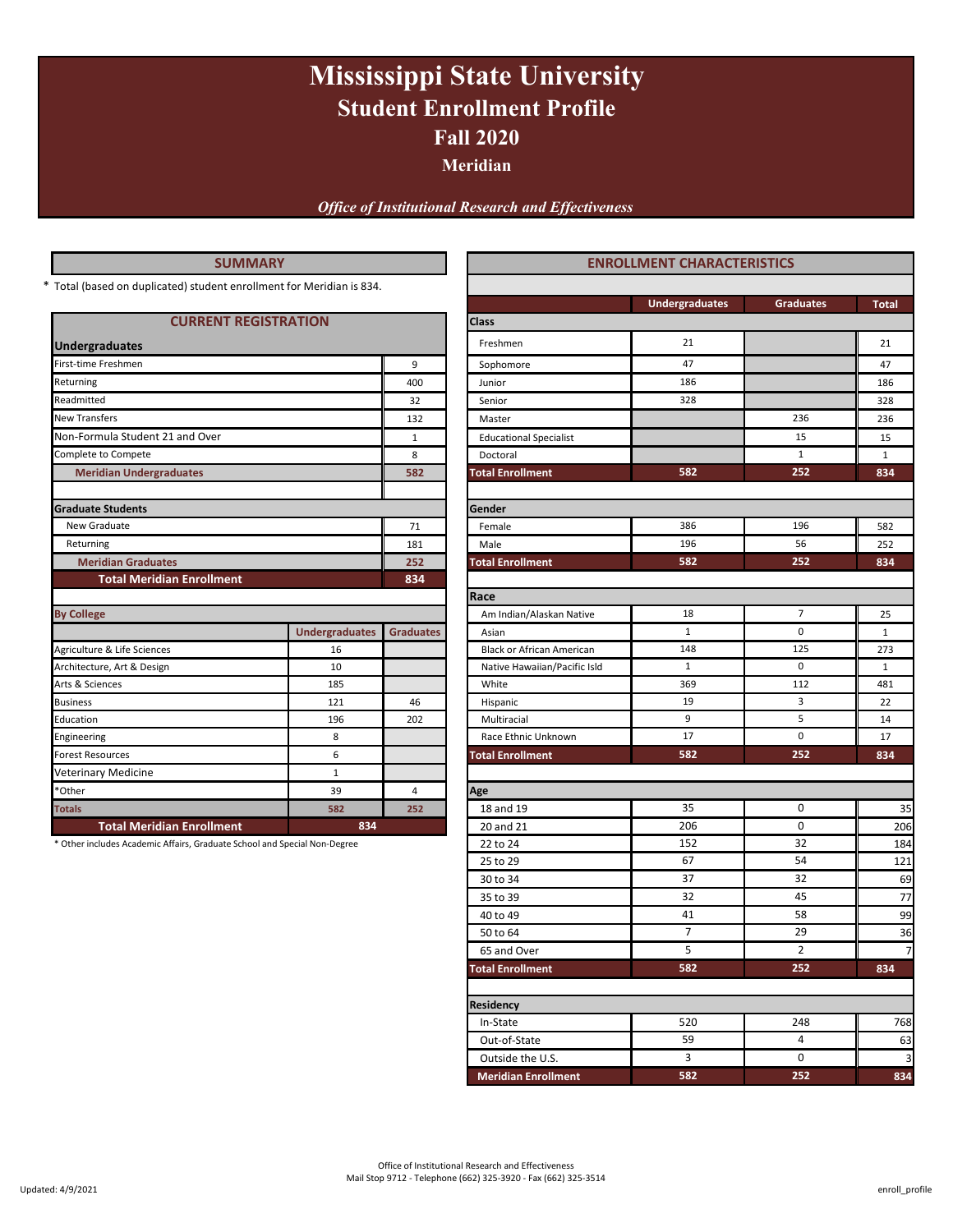# **Mississippi State University Student Enrollment Profile Fall 2020**

**Distance Education**

*Office of Institutional Research and Effectiveness*

| <b>SUMMARY</b>                                                            |                       | <b>ENROLLMENT CHARACTERISTICS</b> |                                  |                       |                |  |
|---------------------------------------------------------------------------|-----------------------|-----------------------------------|----------------------------------|-----------------------|----------------|--|
| * Total student enrollment for Distance Education is 2,568.               |                       |                                   |                                  |                       |                |  |
|                                                                           |                       |                                   |                                  | <b>Undergraduates</b> | Gradua         |  |
| <b>CURRENT REGISTRATION</b>                                               |                       |                                   | <b>Class</b>                     |                       |                |  |
| <b>Undergraduates</b>                                                     |                       |                                   | Freshmen                         | 51                    |                |  |
| First-time Freshmen                                                       |                       | 18                                | Sophomore                        | 93                    |                |  |
| Returning                                                                 |                       | 641                               | Junior                           |                       |                |  |
| Readmitted                                                                |                       | 75                                | Senior                           | 627                   |                |  |
| New Transfer                                                              |                       | 317                               | Master                           |                       | 1,299          |  |
| Transient                                                                 |                       | $\mathbf{1}$                      | Doctoral                         |                       | 184            |  |
| Non-Formula Student 21 and Over                                           |                       | 17                                | <b>Total Enrollment</b>          | 1,085                 | 1,483          |  |
| Complete to Compete                                                       | 16                    |                                   |                                  |                       |                |  |
| <b>Distance Education Undergraduates</b>                                  |                       | 1,085                             | Gender                           |                       |                |  |
|                                                                           |                       |                                   | Female                           | 705                   | 729            |  |
| <b>Graduate Students</b>                                                  |                       |                                   | Male                             | 380                   | 754            |  |
| New Graduate                                                              |                       | 469                               | <b>Total Enrollment</b>          | 1,085                 | 1,483          |  |
| Returning                                                                 |                       | 1,014                             |                                  |                       |                |  |
| <b>Distance Education Graduates</b>                                       |                       | 1,483                             | Race                             |                       |                |  |
| <b>Total Distance Education Enrollment</b>                                |                       | 2,568                             | Am Indian/Alaskan Native         | 12                    | $\overline{3}$ |  |
|                                                                           |                       |                                   | Asian                            | 8                     | 43             |  |
| <b>By College</b>                                                         |                       |                                   | <b>Black or African American</b> | 202                   | 306            |  |
|                                                                           | <b>Undergraduates</b> | <b>Graduates</b>                  | Native Hawaiian/Pacific Isld     | $\mathbf{1}$          | 3              |  |
| Agriculture & Life Sciences                                               | 0                     | 72                                | White                            | 764                   | 1002           |  |
| Arts & Sciences                                                           | 571                   | 215                               | Hispanic                         | 65                    | 71             |  |
| <b>Business</b>                                                           | 112                   | 392                               | Multiracial                      | 21                    | 25             |  |
| Education                                                                 | 257                   | 437                               | Race Ethnic Unknown              | 12                    | 30             |  |
| Engineering                                                               | 0                     | 308                               | <b>Total Enrollment</b>          | 1,085                 | 1,483          |  |
| Forest Resources                                                          | $\mathbf 0$           | 18                                |                                  |                       |                |  |
| *Other                                                                    | 145                   | 41                                | Age                              |                       |                |  |
| <b>Totals</b>                                                             | 1,085                 | 1,483                             | Under 18                         | $\mathbf 0$           | 0              |  |
| <b>Total Distance Education Enrollment</b>                                | 2,568                 |                                   | 18 and 19                        | 20                    | $\mathbf 0$    |  |
| * Other includes Academic Affairs, Graduate School and Special Non-Degree |                       |                                   | 20 and 21                        | 77                    | 3              |  |
|                                                                           |                       |                                   | 22 to 24                         | 180                   | 234            |  |
|                                                                           |                       |                                   |                                  |                       |                |  |

| <b>SUMMARY</b>                                                                                                                                                                                                                                                                                                                                                                                                                                                                                                   |       |                  | <b>ENROLLMENT CHARACTERISTICS</b> |                       |                  |       |  |  |
|------------------------------------------------------------------------------------------------------------------------------------------------------------------------------------------------------------------------------------------------------------------------------------------------------------------------------------------------------------------------------------------------------------------------------------------------------------------------------------------------------------------|-------|------------------|-----------------------------------|-----------------------|------------------|-------|--|--|
|                                                                                                                                                                                                                                                                                                                                                                                                                                                                                                                  |       |                  |                                   |                       |                  |       |  |  |
|                                                                                                                                                                                                                                                                                                                                                                                                                                                                                                                  |       |                  |                                   | <b>Undergraduates</b> | <b>Graduates</b> | Total |  |  |
|                                                                                                                                                                                                                                                                                                                                                                                                                                                                                                                  |       |                  | Class                             |                       |                  |       |  |  |
|                                                                                                                                                                                                                                                                                                                                                                                                                                                                                                                  |       |                  | Freshmen                          | 51                    |                  | 51    |  |  |
|                                                                                                                                                                                                                                                                                                                                                                                                                                                                                                                  |       | 18               | Sophomore                         | 93                    |                  | 93    |  |  |
|                                                                                                                                                                                                                                                                                                                                                                                                                                                                                                                  |       | 641              | Junior                            | 314                   |                  | 314   |  |  |
| <b>CURRENT REGISTRATION</b><br><b>Distance Education Undergraduates</b><br>New Graduate<br>Returning<br><b>Distance Education Graduates</b><br><b>Total Distance Education Enrollment</b><br>0<br>571<br>112<br>257<br>0<br>0<br>145<br>1,085<br><b>Total Distance Education Enrollment</b>                                                                                                                                                                                                                      |       | 75               | Senior                            | 627                   |                  | 627   |  |  |
| Total student enrollment for Distance Education is 2,568.<br><b>Undergraduates</b><br>First-time Freshmen<br>Returning<br>Readmitted<br>New Transfer<br>Transient<br>Non-Formula Student 21 and Over<br>Complete to Compete<br><b>Graduate Students</b><br><b>By College</b><br>Agriculture & Life Sciences<br>Arts & Sciences<br><b>Business</b><br>Education<br>Engineering<br><b>Forest Resources</b><br>*Other<br><b>Totals</b><br>* Other includes Academic Affairs, Graduate School and Special Non-Degree |       | 317              | Master                            |                       | 1,299            | 1,299 |  |  |
|                                                                                                                                                                                                                                                                                                                                                                                                                                                                                                                  |       | 1                | Doctoral                          |                       | 184              | 184   |  |  |
|                                                                                                                                                                                                                                                                                                                                                                                                                                                                                                                  |       | 17               | <b>Total Enrollment</b>           | 1,085                 | 1,483            | 2,568 |  |  |
|                                                                                                                                                                                                                                                                                                                                                                                                                                                                                                                  |       | 16               |                                   |                       |                  |       |  |  |
|                                                                                                                                                                                                                                                                                                                                                                                                                                                                                                                  |       | 1,085            | Gender                            |                       |                  |       |  |  |
|                                                                                                                                                                                                                                                                                                                                                                                                                                                                                                                  |       |                  | Female                            | 705                   | 729              | 1,434 |  |  |
|                                                                                                                                                                                                                                                                                                                                                                                                                                                                                                                  |       |                  | Male                              | 380                   | 754              | 1,134 |  |  |
| <b>Undergraduates</b>                                                                                                                                                                                                                                                                                                                                                                                                                                                                                            |       | 469              | <b>Total Enrollment</b>           | 1,085                 | 1,483            | 2,568 |  |  |
|                                                                                                                                                                                                                                                                                                                                                                                                                                                                                                                  |       | 1,014            |                                   |                       |                  |       |  |  |
|                                                                                                                                                                                                                                                                                                                                                                                                                                                                                                                  |       | 1,483            | Race                              |                       |                  |       |  |  |
|                                                                                                                                                                                                                                                                                                                                                                                                                                                                                                                  |       | 2,568            | Am Indian/Alaskan Native          | 12                    | 3                | 15    |  |  |
|                                                                                                                                                                                                                                                                                                                                                                                                                                                                                                                  |       |                  | Asian                             | 8                     | 43               | 51    |  |  |
|                                                                                                                                                                                                                                                                                                                                                                                                                                                                                                                  |       |                  | <b>Black or African American</b>  | 202                   | 306              | 508   |  |  |
|                                                                                                                                                                                                                                                                                                                                                                                                                                                                                                                  |       | <b>Graduates</b> | Native Hawaiian/Pacific Isld      | 1                     | 3                | 4     |  |  |
|                                                                                                                                                                                                                                                                                                                                                                                                                                                                                                                  |       | 72               | White                             | 764                   | 1002             | 1,766 |  |  |
|                                                                                                                                                                                                                                                                                                                                                                                                                                                                                                                  |       | 215              | Hispanic                          | 65                    | 71               | 136   |  |  |
|                                                                                                                                                                                                                                                                                                                                                                                                                                                                                                                  |       | 392              | Multiracial                       | 21                    | 25               | 46    |  |  |
|                                                                                                                                                                                                                                                                                                                                                                                                                                                                                                                  |       | 437              | Race Ethnic Unknown               | 12                    | 30               | 42    |  |  |
|                                                                                                                                                                                                                                                                                                                                                                                                                                                                                                                  |       | 308              | <b>Total Enrollment</b>           | 1,085                 | 1,483            | 2,568 |  |  |
|                                                                                                                                                                                                                                                                                                                                                                                                                                                                                                                  |       | 18               |                                   |                       |                  |       |  |  |
|                                                                                                                                                                                                                                                                                                                                                                                                                                                                                                                  |       | 41               | Age                               |                       |                  |       |  |  |
|                                                                                                                                                                                                                                                                                                                                                                                                                                                                                                                  |       | 1,483            | Under 18                          | 0                     | 0                | C     |  |  |
|                                                                                                                                                                                                                                                                                                                                                                                                                                                                                                                  | 2,568 |                  | 18 and 19                         | 20                    | 0                | 20    |  |  |
|                                                                                                                                                                                                                                                                                                                                                                                                                                                                                                                  |       |                  | 20 and 21                         | 77                    | 3                | 80    |  |  |
|                                                                                                                                                                                                                                                                                                                                                                                                                                                                                                                  |       |                  | 22 to 24                          | 180                   | 234              | 414   |  |  |
|                                                                                                                                                                                                                                                                                                                                                                                                                                                                                                                  |       |                  | 25 to 29                          | 223                   | 397              | 62C   |  |  |
|                                                                                                                                                                                                                                                                                                                                                                                                                                                                                                                  |       |                  | 30 to 34                          | 209                   | 246              | 455   |  |  |
|                                                                                                                                                                                                                                                                                                                                                                                                                                                                                                                  |       |                  | 35 to 39                          | 140                   | 196              | 336   |  |  |
|                                                                                                                                                                                                                                                                                                                                                                                                                                                                                                                  |       |                  | 40 to 49                          | 178                   | 270              | 448   |  |  |
|                                                                                                                                                                                                                                                                                                                                                                                                                                                                                                                  |       |                  | 50 to 64                          | 54                    | 130              | 184   |  |  |
|                                                                                                                                                                                                                                                                                                                                                                                                                                                                                                                  |       |                  | 65 and Over                       | 4                     | $\overline{7}$   | 11    |  |  |
|                                                                                                                                                                                                                                                                                                                                                                                                                                                                                                                  |       |                  | <b>Total Enrollment</b>           | 1,085                 | 1,483            | 2,568 |  |  |
|                                                                                                                                                                                                                                                                                                                                                                                                                                                                                                                  |       |                  | Residency                         |                       |                  |       |  |  |
|                                                                                                                                                                                                                                                                                                                                                                                                                                                                                                                  |       |                  | In-State                          | 720                   | 745              | 1465  |  |  |
|                                                                                                                                                                                                                                                                                                                                                                                                                                                                                                                  |       |                  | Out-of-State                      | 359                   | 716              | 1075  |  |  |
|                                                                                                                                                                                                                                                                                                                                                                                                                                                                                                                  |       |                  | Outside the U.S.                  | 6                     | 22               | 28    |  |  |
|                                                                                                                                                                                                                                                                                                                                                                                                                                                                                                                  |       |                  | <b>Total Enrollment</b>           | 1,085                 | 1,483            | 2,568 |  |  |